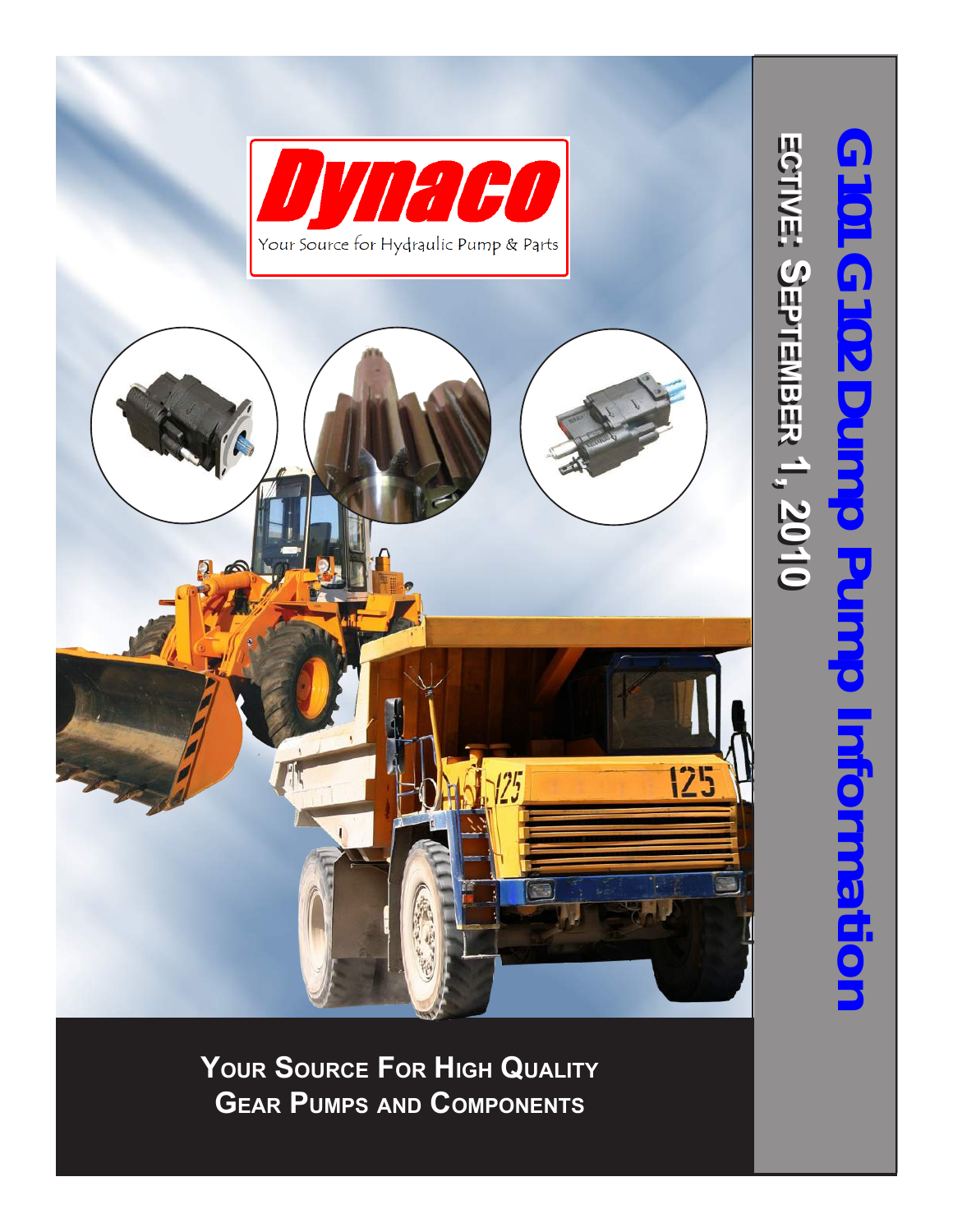### DYNACO G101 / G102 SERIES COMBINATION PUMP/VALVE





Dynaco offers G101 / G102 rugged cast iron combination gear pump / valve assemblies for the medium size dump and trailer applications. Units are available for SAE-B PTO mounting (G102) or remote drive shaft mounting (G101). Units are supplied with a full flow adjustable main relief valve to protect the pump and cylinder from over pressure and shock loads. A three position valve assembly controls the raising and lowering of a single acting cylinder, The pump / valve comes standard as manually operated & can be actuated by a cable control. The Pump/Valve can also be equipped with an air shift kit for actuation by air pressure. Installation can be either 2 line or 3 line configuration using the sleeve supplied .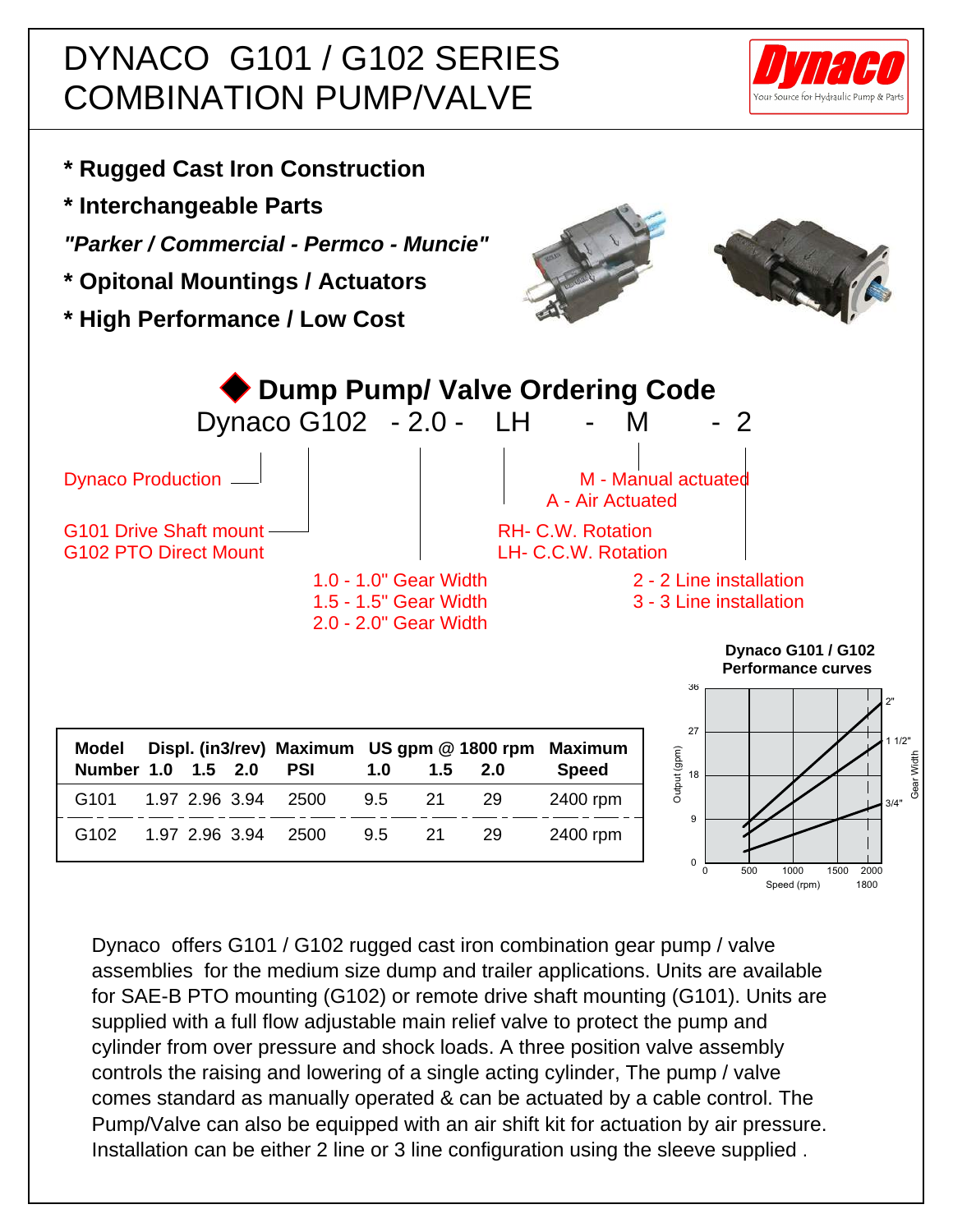# DYNACO G101 / G102 SERIES DIMENSIONS



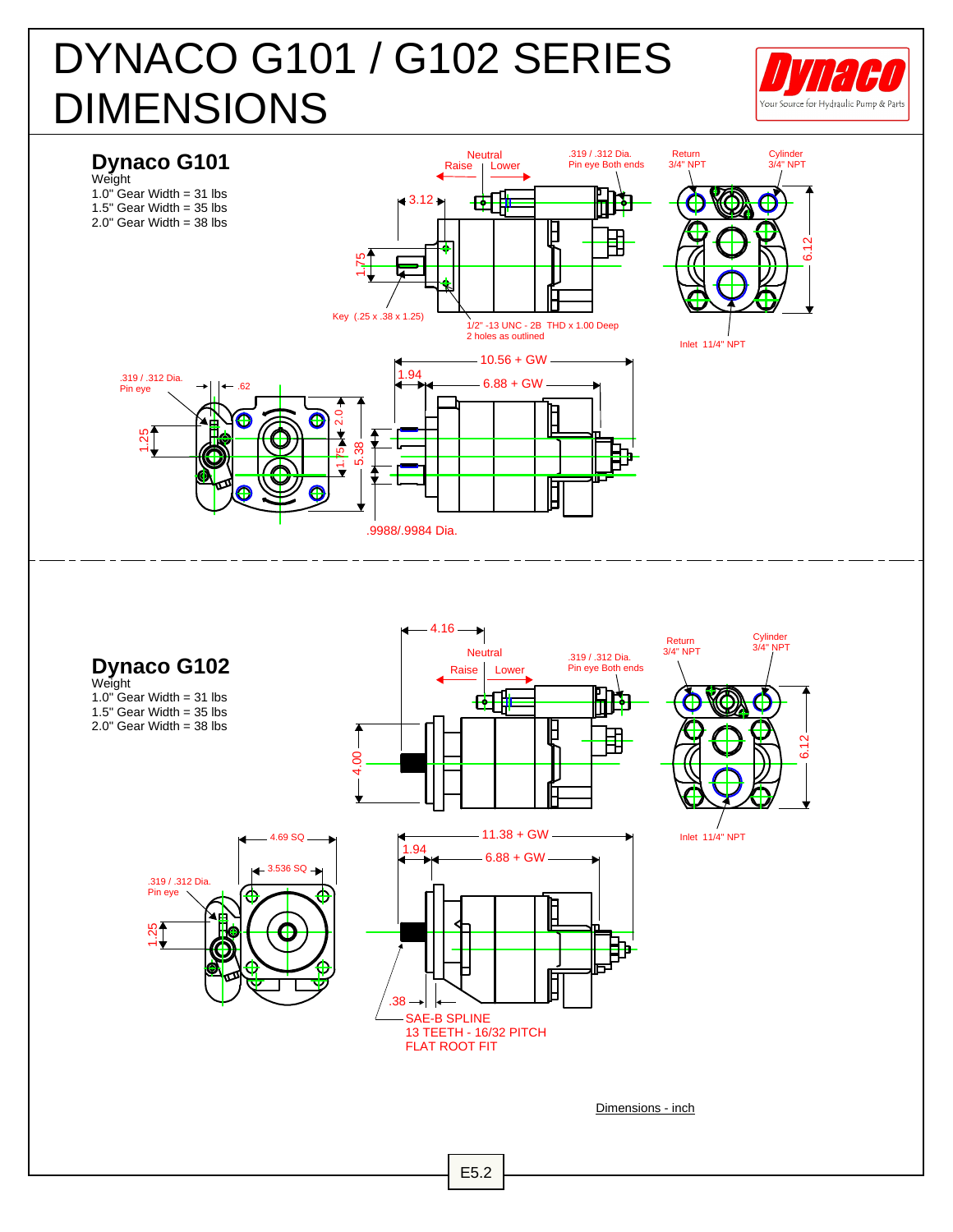### **DYNACO G101/G102 SERIES INSTALLATION INSTRUCTIONS**



### **2-line installation**

One line to cylinder, one line to the reservoir. For intermittent operation only.



**Spool in Neutral Position: Spool in Raise Position: Spool in Lower Position:**



Oil recirculates internally. Oil is routed through work port to raise the cylinder.



Oil flows from the cylinder through the relief valve to return to tank.

### **3-line installation**

One line to cylinder, two lines to the reservoir. For continuous or intermittent operation.







Oil is routed through work port to raise the cylinder.

SLEEVE SLEEVE SLEEVE SLEEVE

Oil flows from the cylinder through

the bottom port and returns to tank.

Note: Three line installation is recommended whenever possible by installing the sleeve supplied in the inlet port and connecting the optional return line to tank. This configuration maintains a lower operating temperature and a return line filter can be installed to filter return flow. Two line installations are for intermittent operation only.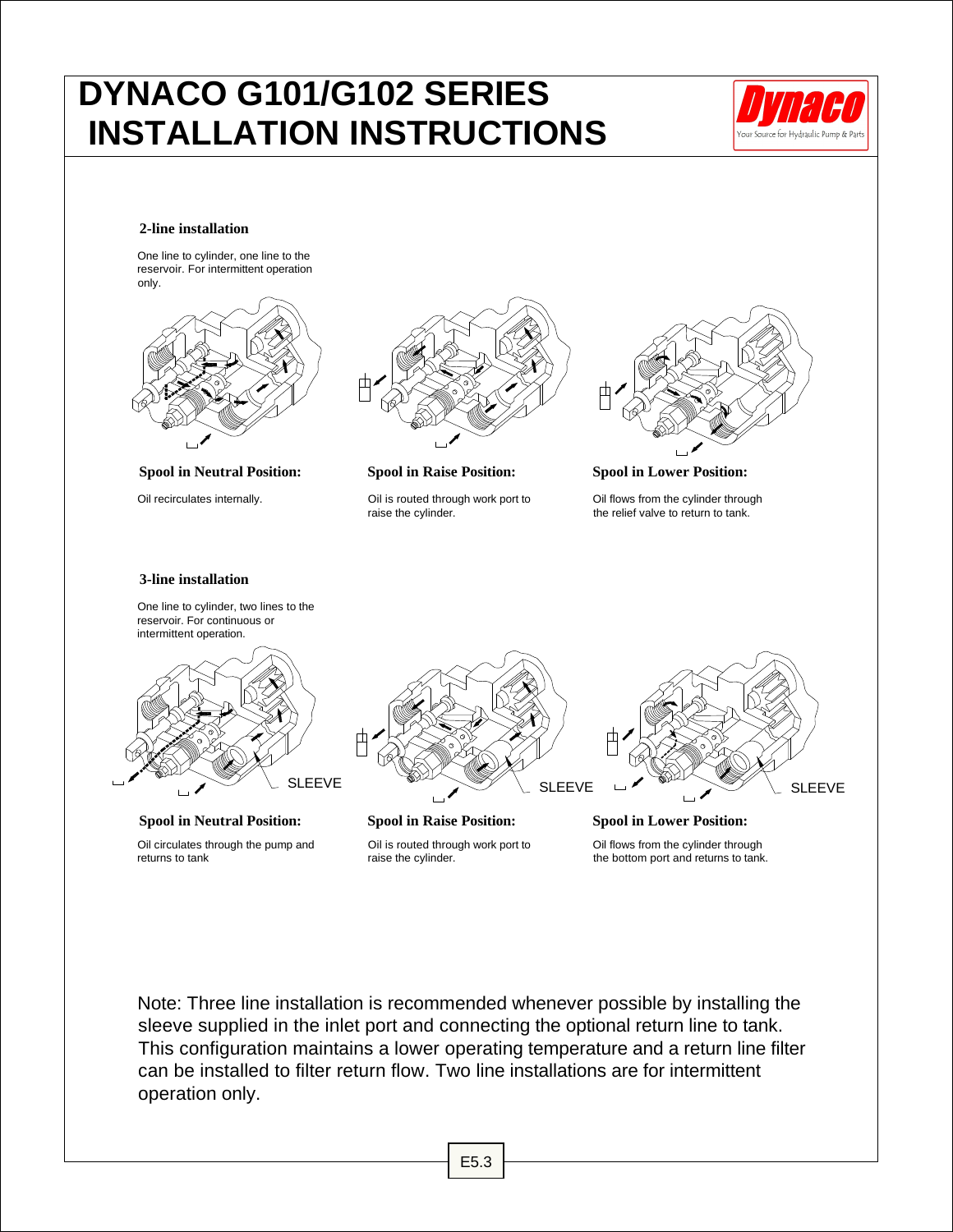## **DYNACO G101/G102 SERIES PARTS BREAKDOWN**





| 11 E.W | <b>DESURIPTIUN</b>         | 11 E.W | <b>DESURIPTIUN</b>     | 11 C.W | <b>DESURIPTIUN</b>           |
|--------|----------------------------|--------|------------------------|--------|------------------------------|
|        | <b>SHAFT SEAL</b>          | 11     | <b>VAVLE HOUSING</b>   | 20     | <b>CAP SCREWS</b>            |
|        | <b>SHAFT END COVER</b>     | 12     | <b>VALVE SPOOL</b>     | 21     | <b>RELIEF VALVE ASSEMBLY</b> |
|        | <b>SHAFT RING SEALS</b>    | 13     | "O" RINGS              | 22     | <b>CAP CREWS</b>             |
| 4      | <b>ROLLER BEARINGS</b>     | 14     | <b>RETAINER RINGS</b>  | 23     | SLEEVE(OPTIONAL)             |
|        | POCKET SEALS               | 15     | <b>SNAP RINGS</b>      | 24     | <b>WASHERS</b>               |
| 6      | <b>THRUST PLATES</b>       | 16     | <b>VALVE CAP</b>       | 25     | <b>CHECK ASSEMBLY</b>        |
|        | <b>KEY</b>                 | 17     | POPPET SPRING          | 26     | <b>SNAP RING</b>             |
| 8      | <b>DRIVE HAFT&amp;GEAR</b> | 18     | <b>STEEL BALL</b>      | 27     | <b>SPACER</b>                |
| 9      | <b>GASKET SEALS</b>        | 19     | <b>DETENT RETAINER</b> | 28     | <b>RETAINER</b>              |
| 10     | <b>GEAR HOUSING</b>        | 19A    | <b>LOCAL WASHER</b>    |        |                              |